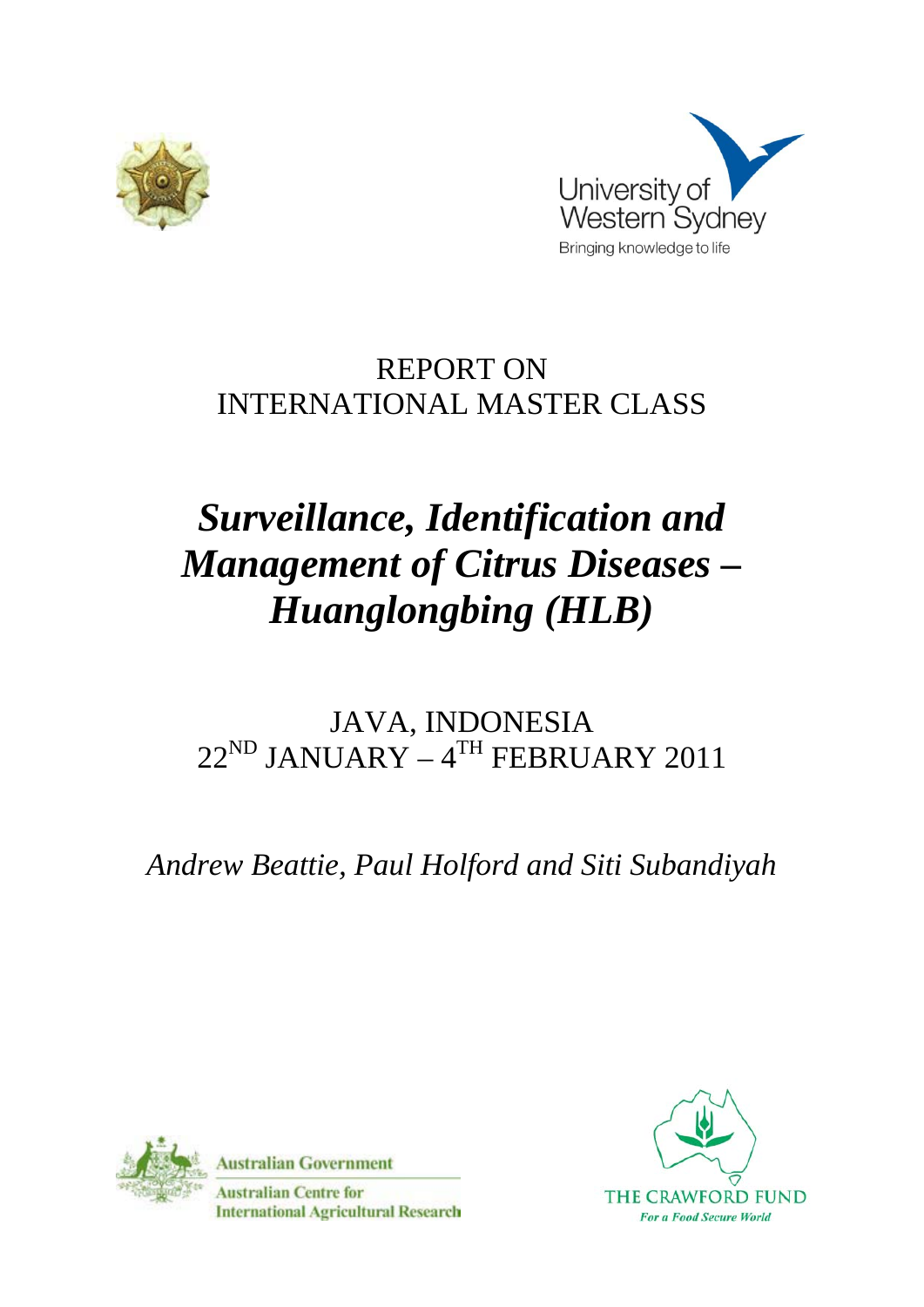## **Table of contents**

## Contents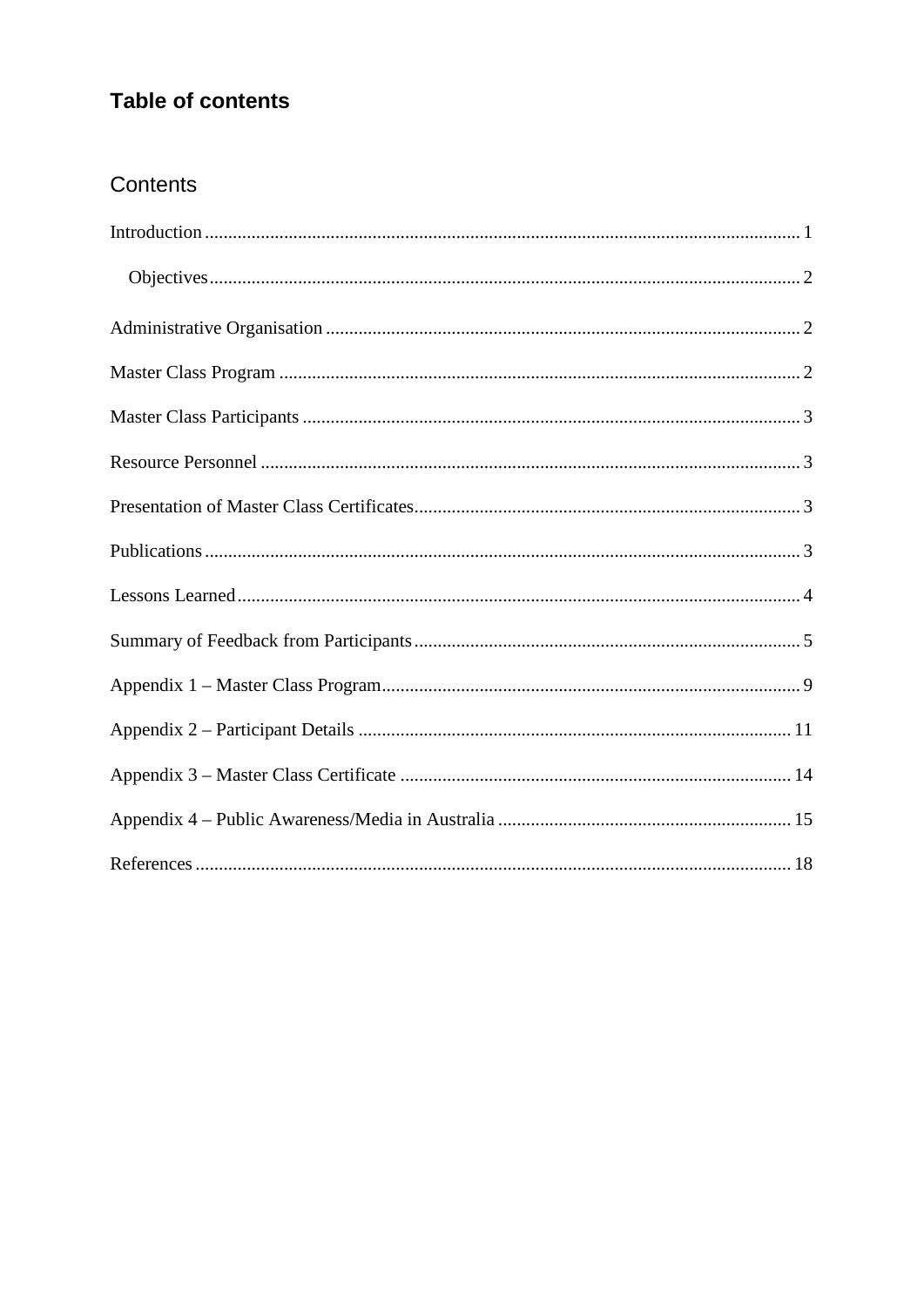### <span id="page-2-0"></span>**Introduction**

Huanglongbing (HLB) is the most severe impediment to citriculture in Asia and, as a consequence, seriously affects the welfare of farmers. What was a problem restricted largely to Asia before 2000 is now a world problem that threatens the very viability of commercial citrus production, a major world source of vitamin C. What was a problem for generally poor small-scale farmers in Asia is now a problem for wealthier, larger-scale commercial producers throughout the world.

The disease is caused by phloem-limited, Gram-negative liberibacters  $(\alpha$ -Proteobacteria): a heat-tolerant form '*Candidatus* Liberibacter asiaticus', two heat-sensitive forms, '*Ca*. L. africanus' and '*Ca*. L. americanus', and a heat sensitive subspecies, '*Ca*. L. africanus ssp. capensis' (Bové 2006). In Asia, New Guinea and the Americas the disease is transmitted by the Asiatic citrus psyllid, *Diaphorina citri.* In Africa, it is transmitted by the African citrus psyllid, *Trioza erytreae*. In parts of the Arabian Peninsula and in Mauritius and Réunion, it may be transmitted by either or both psyllids.

'*Ca.* L. asiaticus' is the most widespread form. It occurs where *D. citri* occurs in Asia, Indian Ocean Islands, through the Indonesian Archipelago to New Guinea. It is spreading rapidly in the Americas and can destroy orchards within 5 years of planting: 100% infection of initially pathogen-free trees can occur within 2 years of planting (Yang *et al*. 2006). '*Ca*. L. americanus' has only been recorded in Brazil (Bové 2006, Lopes *et al*. 2010). '*Ca*. L. africanus' occurs in sub-Saharan Africa, Arabia and the Indian Ocean Islands of Mauritius and Réunion (Bové 2006). '*Ca*. L. africanus ssp. capensis' is only known to occur in southern Africa (da Graça 1991, Bové 2006). Use of insecticides does not prevent spread of the pathogens by the vectors.

The disease and its vectors are not present in Australia (Bellis *et al*. 2005, Beattie & Barkley 2009), but both '*Ca*. L. asiaticus' and *D. citri* now occur in New Guinea (Davis *et al*. 2005). Inevitable movement of the disease and *D. citri* eastward from Asia, to and through Australasia, will represent a serious threat to the Australian citrus industry, and to the region's biodiversity through the loss of citrus species and relatives that are endemic to Australasia. Some 50% of about 25 true species of Citrus are endemic to the region.

Through projects funded by the Australian Centre for International Agricultural Research (ACIAR), Horticulture Australia Limited (HAL), and the Department of Innovation, Industry, Science and Research (DIISR), and collaboration with scientists in Asia, Australian scientists, particularly Prof Andrew Beattie and A/Prof Paul Holford at the University of Western Sydney, and Pat Barkley, Citrus Australia, have broad international expertise with the disease and the Asiatic citrus psyllid. Andrew Beattie and Pat Barkley recently prepared an incursion management plan for Australia (Beattie & Barkley 2009).

During an ACIAR HLB workshop in Sydney in November 2009, it was noted that extensive research supported by ACIAR, and the importance of HLB overseas and in Australia, made surveillance, identification and management of the disease an eminently suitable topic for a Crawford Fund Master Class.

The overarching objective of the Master Class was to increase regional expertise, networking and collaboration among scientists working in Asia and Australasia on huanglongbing in order to reduce its impact on commercial citrus production and threatened germplasm.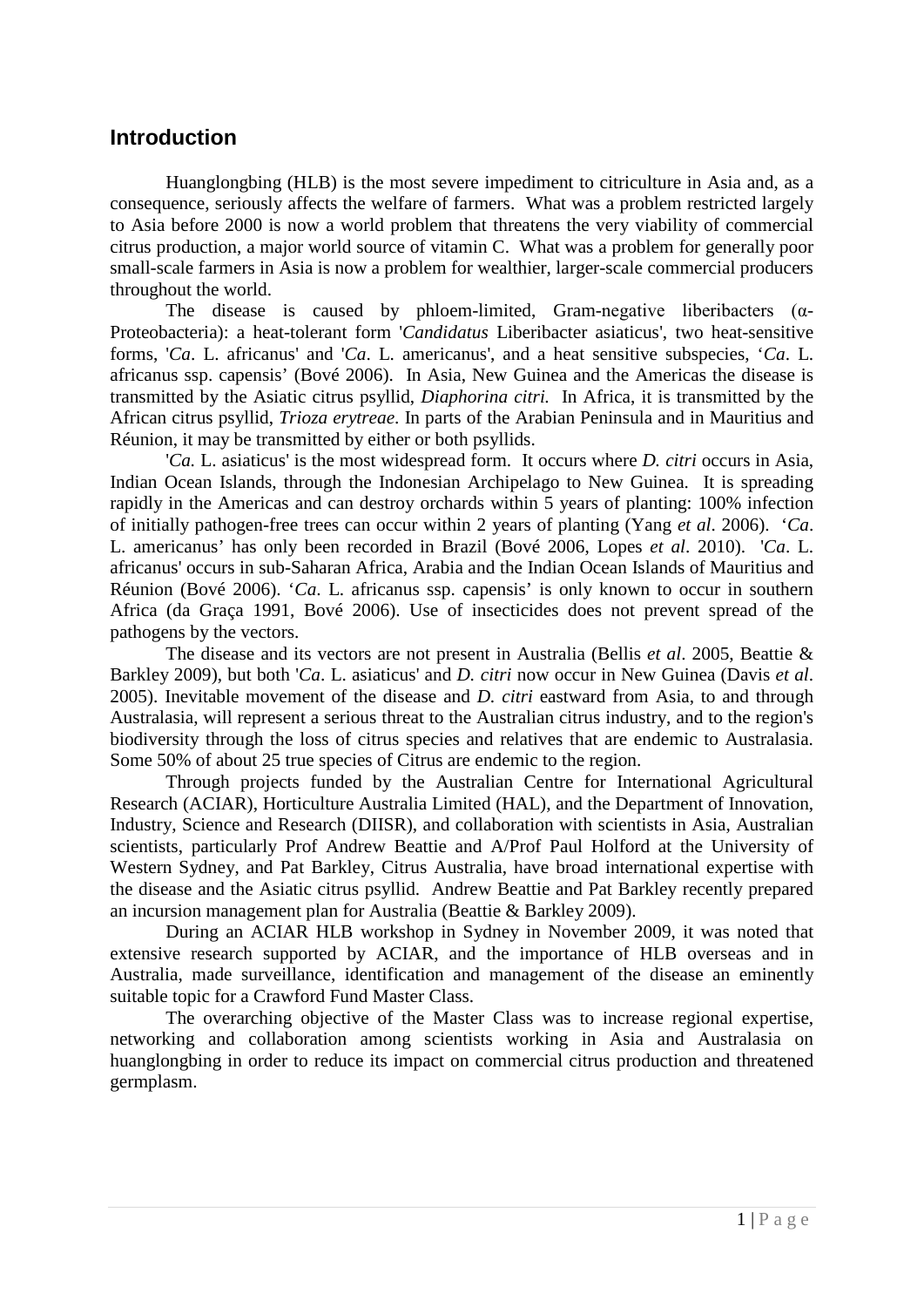#### <span id="page-3-0"></span>**Objectives**

To:

- Enhance participants' skills in HLB surveillance, identification and management;
- Develop strategies, procedures and policy requirements for implementing viable, sustainable and effective local or area-wide mitigation practices for HLB and other pathogens in situations ranging from small to large farms in regions with low to high potential for disease ingress;
- Develop an online diagnostic manual for HLB infections in regionally grown citrus species, varieties, and alternative hosts;
- Where possible, determine new host records for liberibacters and phytoplasmas in plants and in *D. citri* and other possible vectors; and
- Examine the symptomatology of single and mixed infections of liberibacters, phytoplasmas and *Citrus* tristeza virus in citrus.

## <span id="page-3-1"></span>**Administrative Organisation**

This Master Class program was designed and administered by Prof G. Andrew C. Beattie and A/Prof Paul Holford, University of Western Sydney (UWS), Australia and Prof Siti Subandiyah, Universitas Gadjah Mada (UGM), Yogyakarta, Indonesia. The organisers would like to thank staff from the Research Institute for Citrus and Subtropical Horticulture, Tlekung, Indonesia for hosting the presentation sessions held at the institute and for organising visits to farmers in the Batu region. The organisers would also like to thank staff and students from UGM for their help throughout the program.

### <span id="page-3-2"></span>**Master Class Program**

The program consisted of the following elements:

- Presentations given by the participants on the current status of HLB and the symptoms commonly seen on species and varieties of *Citrus* in their countries;
- Presentations given by the organisers on aspects of HLB research;
- Visits to farmers' fields and nurseries to observe the vector of HLB, to see symptoms of HLB and other *Citrus* diseases and to collect samples for laboratory analysis;
- Laboratory sessions providing training in:
	- othe detection of CTV by direct tissue blotting and by reverse transcription PCR
	- othe detection of HLB and phytoplasmas by conventional PCR and of HLB by real-time PCR
	- otechniques for the preparation and observation of tissues samples by microscopy; and
- Discussions on strategies for controlling HLB.

The day-to-day Master Class program is presented in Appendix 1.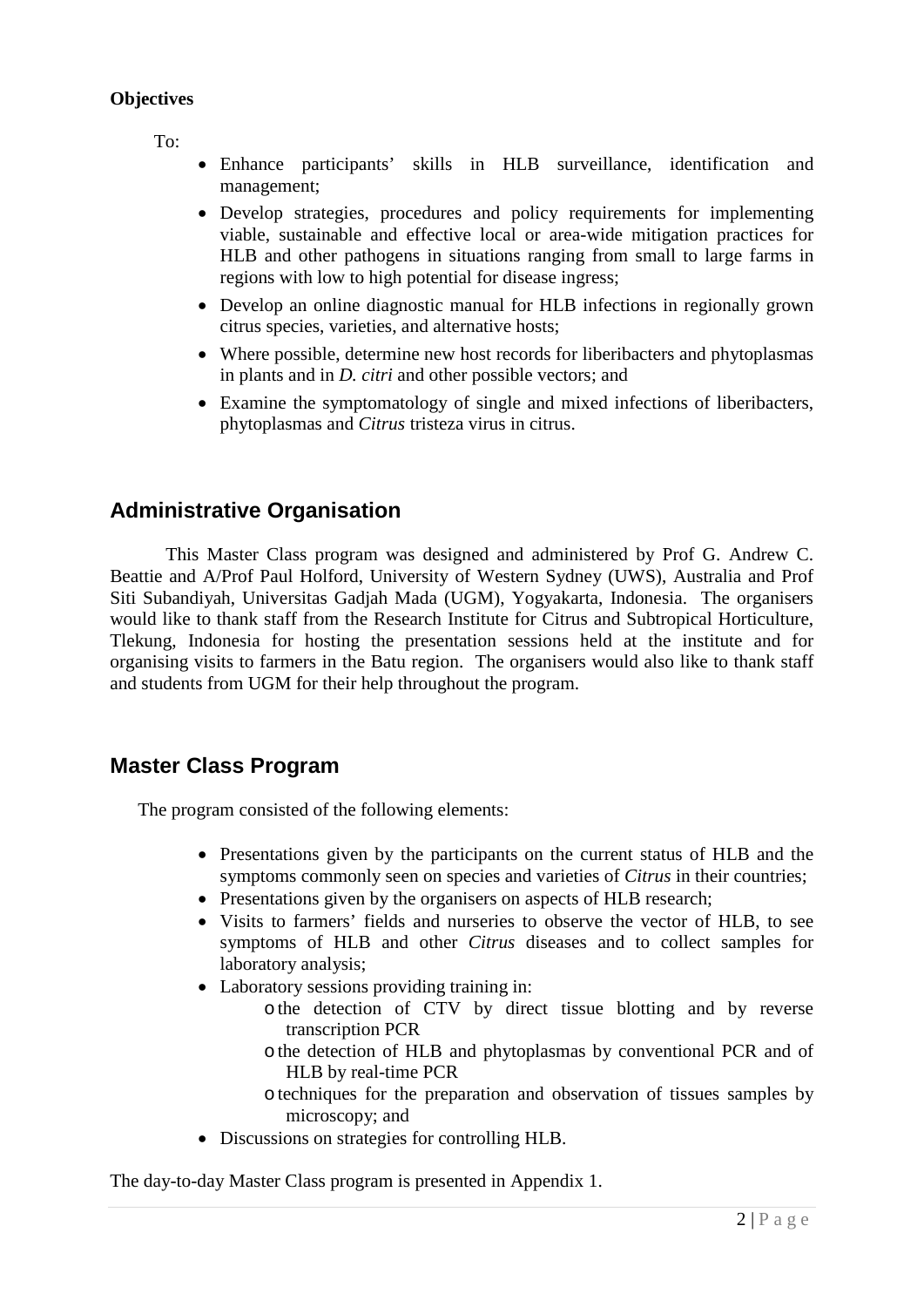## **Master Class Participants**

<span id="page-4-0"></span>In total, 46 participants took part in the workshop either as organisers, resource personnel or participants of which 23 were female and were 23 male. The participants were from 16 countries: Australia (13); Bhutan (1); Brazil (1); Cambodia (1); China (2); Fiji (1); India (1); Indonesia (10); Laos (1); Malaysia (2); Pakistan (3); Thailand (2); Timor Leste (3); Tonga (1); USA (1) and Viet Nam (2).

The organisers would like to thank Marcos da Cruz (Secretary of State for Agriculture and Arboriculture, Timor Leste) and Gil Rangel da Cruz (National Director for Agriculture and Horticulture, Timor Leste) for their participation in the final few days of the workshop.

The names and contact details of all participants are presented in Appendix 2

## <span id="page-4-1"></span>**Resource Personnel**

The presentations were hosted by the organisers of the workshop. Dr Susan Halbert (Florida Department of Agriculture and Consumer Services, USA), Dr Silvio Lopes (Fundo de Defensa da Citricultura, Brazil), Mr Richard Davis (Northern Australia Quarantine Strategy, Australia), Dr Lily Eng (Agriculture Research Centre, Sarawak, Malaysia), Dr Joanne Slattery (Plant Health Australia), Dr Ratana Sdoodee (Prince of Songkla University, Thailand) and Dr Farman Ullah (Khyber Pakhtunkhwa Agricultural University, Pakistan) led field exercises. Lynne Jones (Northern Australia Quarantine Strategy, Australia), Grant Chambers (Industry and Investment NSW, Australia) and Elizabeth Kabanoff (UWS, Australia) together with the organisers designed and ran the practical sessions held at UGM. Eric Craswell represented the Crawford Fund at opening ceremonies in Malang and Yogyakarta.

## <span id="page-4-2"></span>**Presentation of Master Class Certificates**

Master Class certificates were presented at the closing session by Ms Frances Barns, Country Manager (Indonesia), Australian Centre for International Agricultural Research (ACIAR). An example of the certificate is given in Appendix 3.

## <span id="page-4-3"></span>**Publications**

Two media releases were made in Indonesia: "*Huanglongbing masih jadi momok tanaman jeruk*" on 23<sup>rd</sup> February 2011 and "*Threat by deadly citrus pest being addressed*" on 2<sup>nd</sup> March 2011. Extensive coverage of a Crawford Fund press release in Australia is shown in Appendix 4, together with the press release itself.

A DVD and publication are in preparation. The DVD will contain the presentations given by participants, photographs taken during the Master Class and literature on huanglongbing and it its vector. The publication will contain annotated symptoms of HLB commonly expressed on species and varieties in the participants' countries of origin. Specimens collected during the workshop are being analysed in the laboratories at UWS.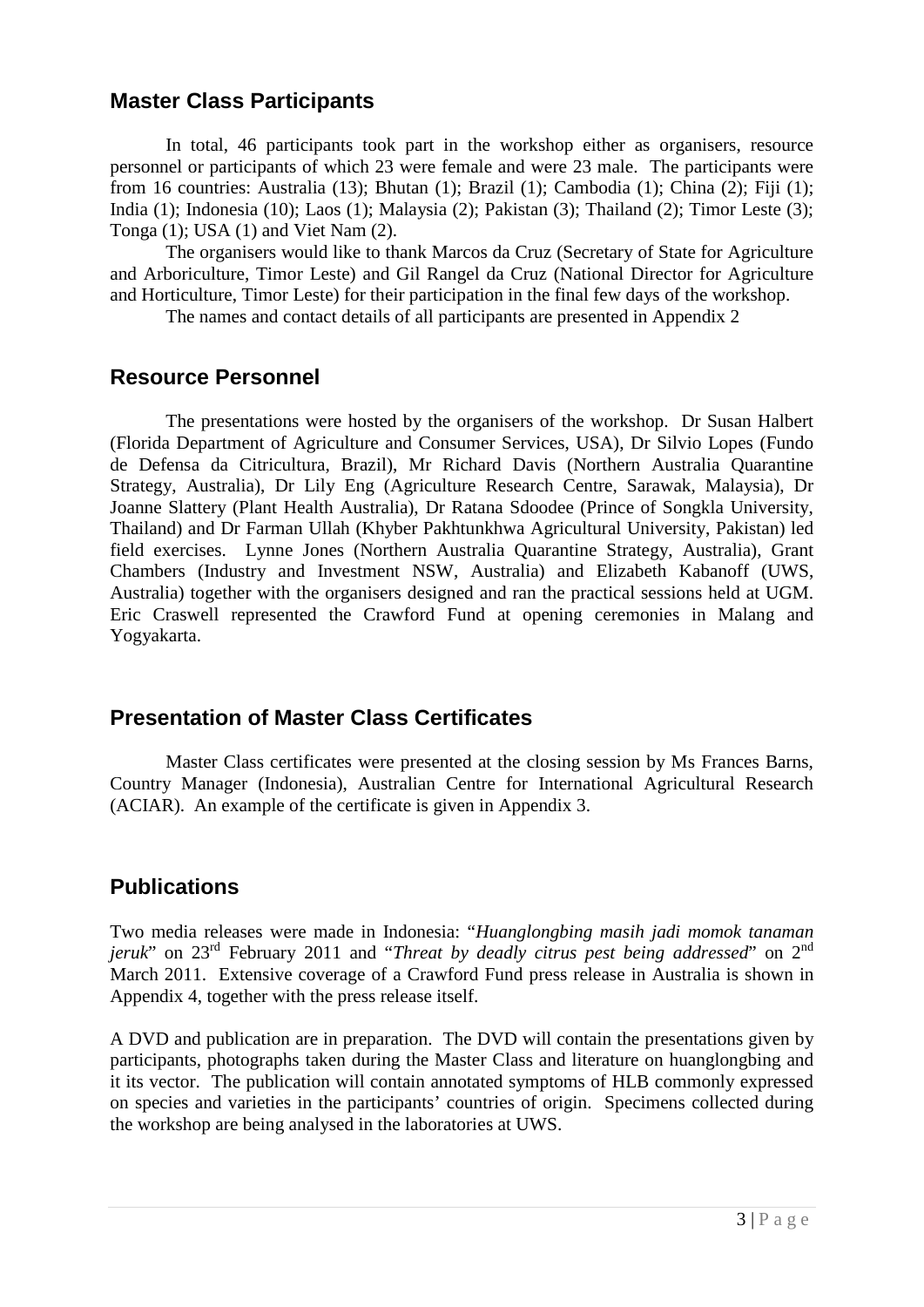## <span id="page-5-0"></span>**Lessons Learned**

- 1. The biosecurity implications for Australia of an HLB incursion are so important that this Master Class attracted an unusually high number of self-funded participants from Australia. Furthermore, the support given to participants from HLB-affected regions of Brazil and the United States of America added to the numbers participating in the Master Class. The result was a higher total number and a much high proportion of participants from industrialised countries than the 15–20 participants normally expected in a Crawford Fund Master Class. This benefited the Master Class as it allowed participants with different backgrounds with HLB and other aspects of plant protection to work together and share knowledge and experiences. Moreover, it allowed those with greatest experience to train those with less experience. This synergy was enhanced by organising the participants into small groups, which worked together to collect and test samples in the field and processing these samples in the laboratory.
- 2. This Master Class was hosted by a university—UGM—whereas Master Classes commonly involve, or are hosted by, one of the international agricultural research centres. The success of the Master Class owes much to the excellent organisational and management skills of UGM staff, and the availability in Yogyakarta and Malang of hotel accommodation that was both comfortable and reasonably priced.
- 3. The participation of the Secretary of State for Agriculture and Arboriculture and the National Director of Agriculture and Horticulture from East Timor in the last few days of the Master Class created a better awareness at the highest level in the government of that country of the risks that HLB presents to citrus production.
- 4. The 28 responses to the post-Master Class survey indicate a very positive benefit to the skills and knowledge of individuals (see below). Most comments are positive, particularly in regard to the organisation of the Master Class. Comments also stress how much their awareness of HLB and its impact in the Asia-Pacific region and globally has increased as a result of their participation.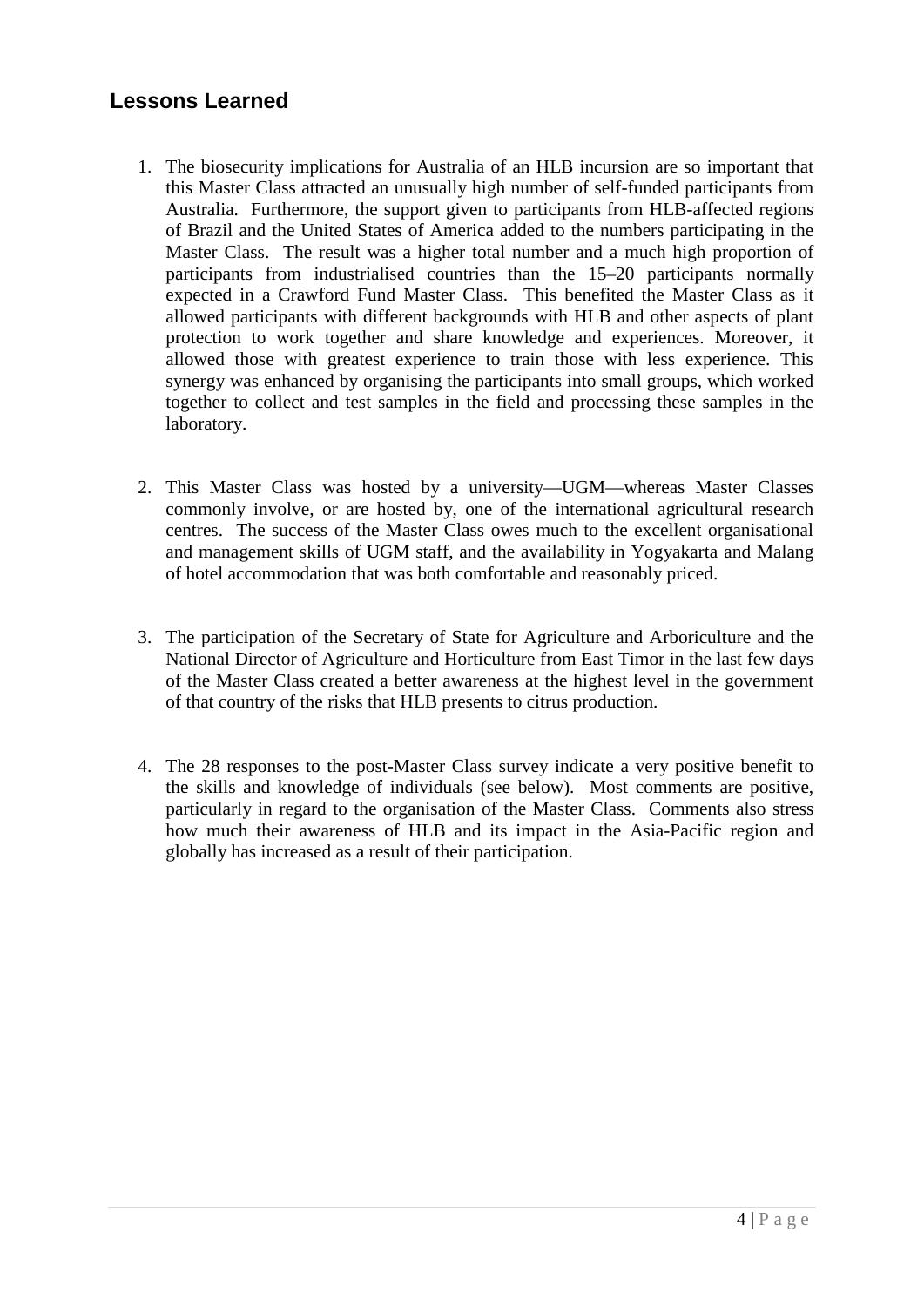## <span id="page-6-0"></span>**Summary of Feedback from Participants**

The feedback questionnaire was completed by 28 of the participants. The results of the likert questions are given in the tables below and typical answers to the open questions are provided.

#### **A** As a result of the Master Class I:

|                                                                                                                 | Strongly<br>Agree | Agree          | Neutral      | Disagree       | Strongly<br>Disagree | Not<br>Relevant |
|-----------------------------------------------------------------------------------------------------------------|-------------------|----------------|--------------|----------------|----------------------|-----------------|
| (1) Am able to apply the skills/knowledge<br>from the training to my work                                       | 18                | 9              | $\mathbf{1}$ | $\overline{0}$ | $\theta$             | $\overline{0}$  |
| (2) Will continue to use the skills/knowledge<br>learnt in<br>the<br>training in<br>my<br>current<br>employment | 17                | 10             | 1            | $\theta$       | $\Omega$             | $\Omega$        |
| (3) Work more effectively and efficiently                                                                       | 14                | $\overline{7}$ | 6            | $\overline{0}$ | $\overline{0}$       | $\overline{0}$  |
| (4) Increased my competency and confidence<br>in my work                                                        | 12                | 14             | 1            | $\theta$       | $\Omega$             | $\Omega$        |
| (5) Increased my professional collaboration<br>both<br>people<br>nationally<br>with<br>and<br>internationally   | 19                | 8              | $\mathbf{1}$ | $\theta$       | $\theta$             | $\theta$        |
| (6) Increased my ability to continue to<br>research in my subject area                                          | 11                | 14             | $\mathbf{1}$ | $\overline{0}$ | $\overline{0}$       | $\overline{0}$  |
| (7) Was able to secure resources for further<br>research                                                        | $\overline{7}$    | 10             | 10           | $\Omega$       | $\Omega$             | $\mathbf{1}$    |
| (8) The knowledge gained from the course<br>enables me to influence government policy                           | 3                 | 12             | 11           | $\overline{2}$ | $\overline{0}$       | $\overline{0}$  |
| (9) The networks made during the training<br>will enable me to produce better research<br>outputs               | 11                | 12             | 4            | $\overline{0}$ | $\overline{0}$       | $\overline{0}$  |
| (10) The networks made during the training<br>will enable me to produce better policy<br>outputs                | 9                 | 10             | 9            | $\theta$       | $\Omega$             | $\Omega$        |
| Average                                                                                                         | 12.1              | 10.6           | 4.5          | 0.2            | $\Omega$             | 0.1             |

**(11)** Other:

*"Myself + probably plenty of others also benefitted greatly from opportunities to see firsthand other important diseases, pest and weeds not present at home"*

*"I am more motivated to find a long term solution to the problem"*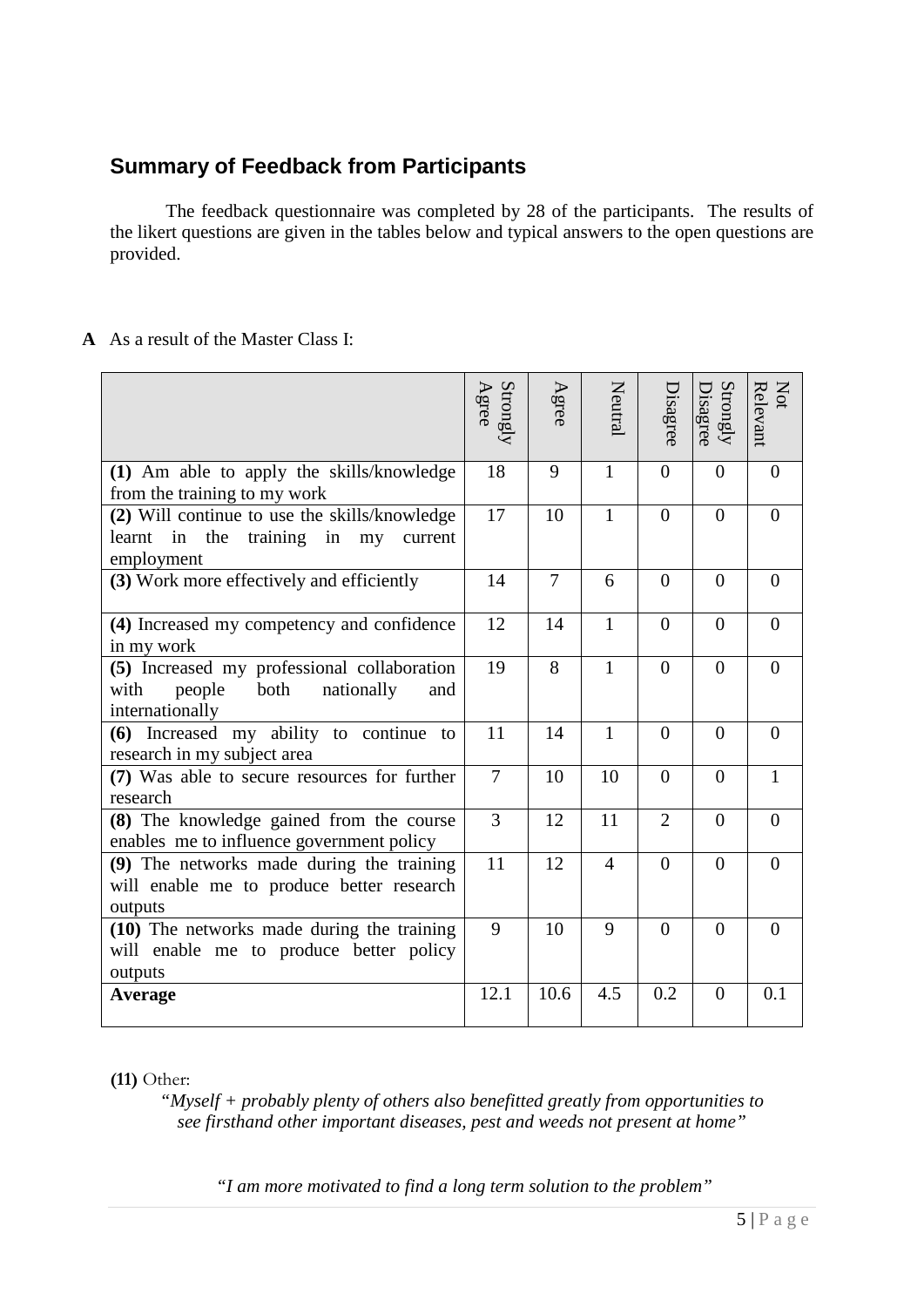#### *"Stronger position in dealing with government policy"*

**B Personal** - What sort of impact may the Crawford Fund training have on your current work situation? Please rate the statements bellow

|                                                                                               | Strongly<br>Agree | Agree          | Neutral                     | Disagree       | Strongly<br><b>Disagree</b> |
|-----------------------------------------------------------------------------------------------|-------------------|----------------|-----------------------------|----------------|-----------------------------|
| (1) The training has no impact on my work<br>situation                                        | 1                 | $\overline{4}$ | $\mathcal{D}_{\mathcal{L}}$ | 8              | 13                          |
| (2) The training will enable me to perform better at<br>work                                  | 11                | 15             |                             | 1              | $\Omega$                    |
| (3) The training may enable me to move to another<br>position in my workplace                 | $\mathbf{1}$      | $\overline{2}$ | 16                          | 6              | 3                           |
| (4) I have more opportunities to collaborate with<br>international and national organisations | 13                | 15             | $\theta$                    | $\Omega$       |                             |
| (5) I will look at pursuing research further in my<br>field                                   | 8                 | 16             | 3                           | 1              | $\Omega$                    |
| (6) I will look at other work opportunities in the<br>field of the training                   | 3                 | 11             | 10                          | $\overline{A}$ |                             |
| (7) I will look at further training opportunities                                             | 8                 | 15             | 5                           | $\theta$       | $\Omega$                    |
| Average                                                                                       | 6.4               | 11.1           | 5.3                         | 2.9            | 2.3                         |

**(8)** We would welcome any further comments you have about the impact the training activity may have on your life: (What was the most significant impact of the training for you personally?)

*"As a result of feedback discussions from people doing fieldwork on HLB I will be altering/improving field survey methodology"*

"*I am just very happy to be part of this training and to interact with many participants from different countries with diverse backgrounds on entomology and pathology. The greatest impact is definitely that I will be able to improve the situation of citrus disease management in my country*"

"*Got opportunity to work with other international level worker/experts working on HLB – new member of HLB family – was a new experience to work/see the field in Indonesia*"

"*I have been exposed to the global nature of this problem. More questions have arisen in my mind such as: a) are there biotypes of the psyllid; b) are there*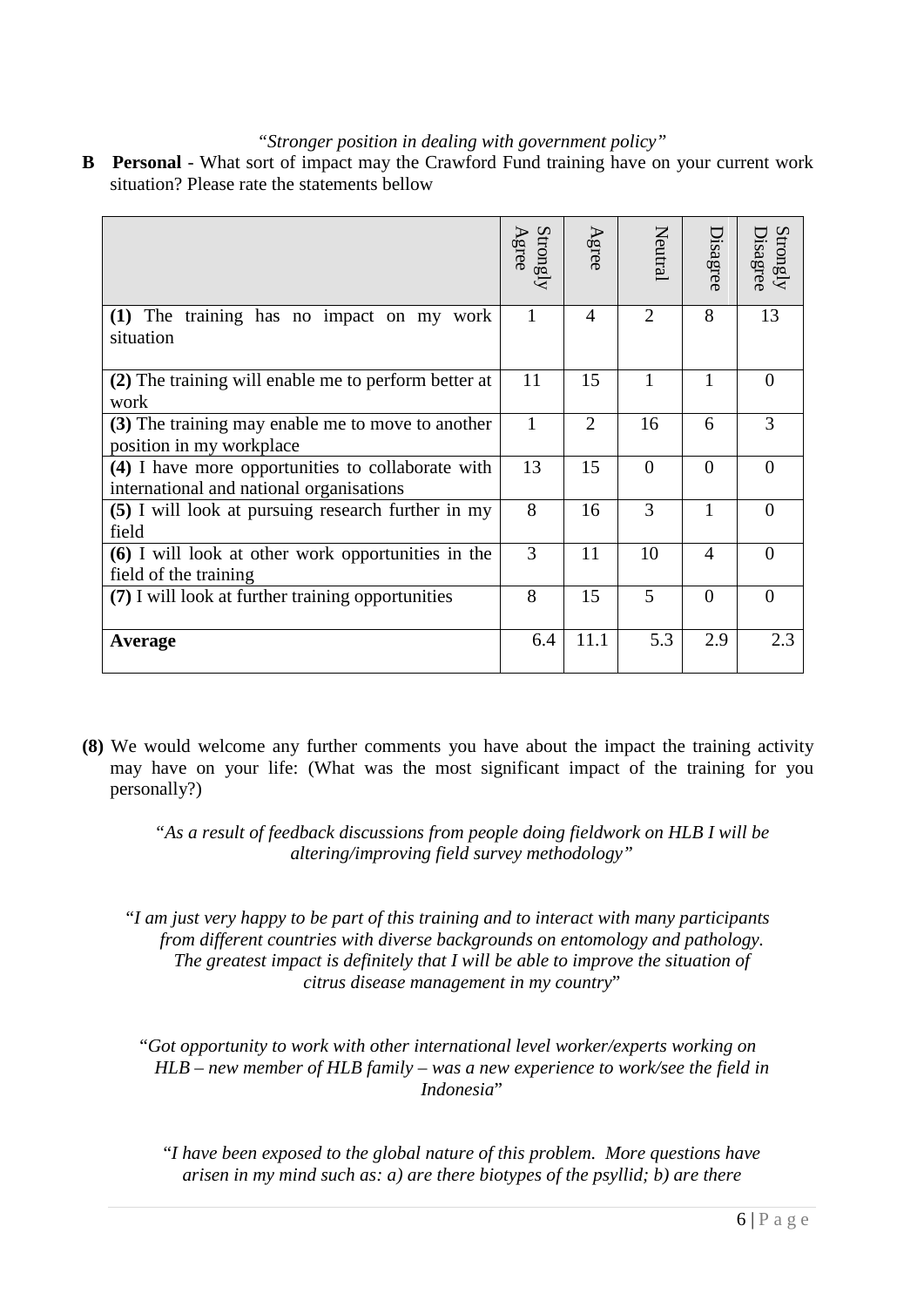#### *pathovars/races/isolates of the HLB organism; c) is the bacterium restricted to the branch of the tree where it made its entry, is so can pruning be an important component of IPM*"

**C Organisation** - What sort of impact will the Crawford Fund training have on your organisation? Please rate the statements below

|                                                       | $\frac{\text{Strongly}}{\text{Agre}}$ | Agree | Neutral        | bisagree | Strongly<br>isagree |
|-------------------------------------------------------|---------------------------------------|-------|----------------|----------|---------------------|
| (1) The training will have no impact on my            | $\overline{2}$                        | 3     | 6              | 9        | 8                   |
| organisation or the work it performs                  |                                       |       |                |          |                     |
| (2) The quality of internal training programs may     | 6                                     | 17    | $\overline{A}$ | $\theta$ |                     |
| improve                                               |                                       |       |                |          |                     |
| (3) The uptake of new/improved technology may         | $\overline{4}$                        | 18    | 6              | $\Omega$ | $\Omega$            |
| increase in the organisation                          |                                       |       |                |          |                     |
| (4) The adoption of new/improved technology by        | $\overline{4}$                        | 14    | 10             | $\theta$ | $\Omega$            |
| the organisation's clients (e.g. farmers or industry) |                                       |       |                |          |                     |
| may increase                                          |                                       |       |                |          |                     |
| (5) I will try to increase the quality of discussion  | 7                                     | 20    |                | $\Omega$ |                     |
| about work                                            |                                       |       |                |          |                     |
| (6) I will try to influence the policies developed by | $\overline{7}$                        | 14    | 7              | $\Omega$ | $\Omega$            |
| the organisation to be more considered and well       |                                       |       |                |          |                     |
| informed about potential impact                       |                                       |       |                |          |                     |
| Average                                               | 5.0                                   | 14.3  | 5.7            | 1.5      | 1.5                 |

(7) We would welcome any further comments you have about the impact the training activity may have on your organisation.

*"After acquiring the technical knowledge on CTV immunoblot, detection of phytoplasmas and microscopy preparation of samples, I can start screening for CTV amongst the growers' orchards as an additional part of the role of my organisation. Screening for suggested phytoplasmas can also be carried out by my organisation. The use of simple microscopy techniques will allow my organisation to test for infection by HLB or CTV. All these diagnosis will allow my organisation to assist growers to certify that their planting material is free of CTV, HLB & phytoplasmas."*

*"The impact of the training is high level awareness program for the Pacific region. The Master Class program provides comprehensive basic and advanced knowledge to understand every step from the field (tree) to the lab (diagnosis). These comprehensive experience help in drawing Emergency Response plan and strategies to mitigate HLB diseased."*

*"I am more equipped with HLB knowledge to apply for projects in relevant field in my country and even in this region. Networks built during the HLB MC will be useful for future collaboration with my organisation."*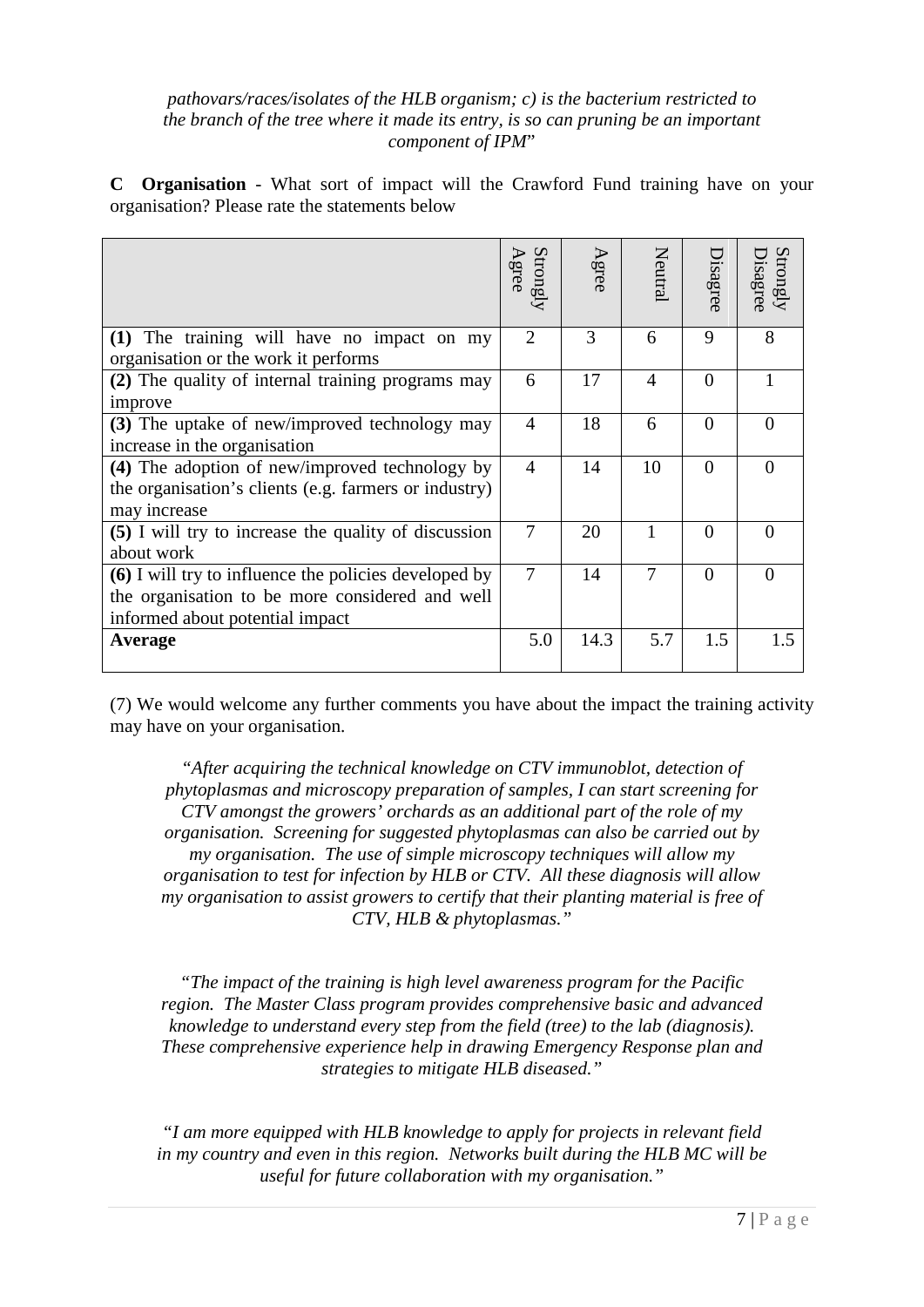(8) We would appreciate any other comments you have relating to the Crawford Fund, this survey, or the Master Class program you attended.

"*It is greatly appreciated that the Crawford Fund has offered this golden opportunity to meet up with scientists from many parts of the world and to and to learn from each other. Without such funding, I would not have this opportunity to share solutions to a common problem and to learn from scientists who are experts in laboratory techniques.*"

"*Having had this opportunity, I am now aware of the opportunity/facility available for young scientists. I would like to disseminate/let other family members know about it and participate/organise such master classes. I have great time. Very hands on work opportunity/facility and learn new things techniques about HLB – it will enable me to work with more confidence in the areas of citrus IPM.*"

"*The Crawford initiative is really something that needs applaud. Bringing together (representatives) of 14 countries for a HLB training is important, at the end for a better management of the disease in the region and to prevent its spread to countries where it has not been introduced. The Master Class was very well organised with full activities every day.*"

"*It is one of the best Master Class (First I attend), field trips, lab experiments, procedures which I think has enabled every participant enjoy very much. It was a real balanced class where we related what see in the field to diagnosis ie from simple tests to realtime PCR. Many thanks.*"

"*It was visionary of Crawford Fund to have conducted this training program and increased the general awareness among 16 participating countries. This will go a long way in evolving strategies to mitigate the problem.*"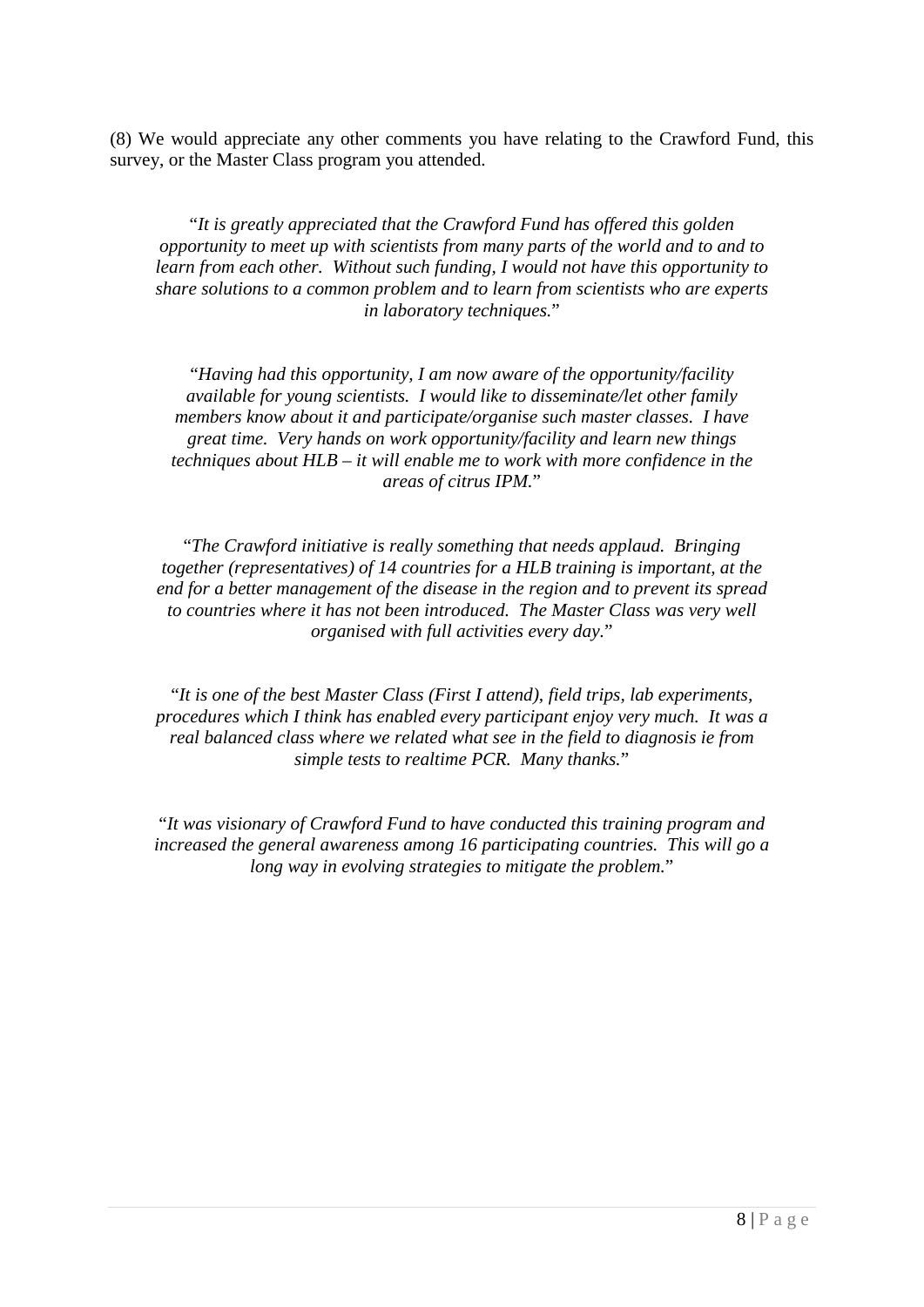## <span id="page-10-0"></span>**Appendix 1 – Master Class Program**

#### **Sunday 20 February:**

o arrive Malang (stay at Kartika Wijaya-Batu and/or Hotel Tugu-Malang for 3 nights)

#### **Monday 21 February:**

- o return travel to Tlekung:
- o am Research Institute for Citrus and Subtropical Horticulture: opening meeting, then regional presentations (industry details, disease incidence and impacts, HLB mitigation strategies); presentations on the iodine starch test (IST); inspection of facilities
- o pm visits to local high altitude orchards with generally low or no HLB (iodine starch testing to be performed, 'symptoms' photographed, and samples collected for PCR and immunoblotting for HLB and CTV, and microscopy in second week)

#### **Tuesday 22 February:**

o return travel to Jember to visit low altitude HLB +ve/-ve orchards: iodine starch testing to be performed, 'symptoms' photographed, and samples collected for PCR and immunoblotting for HLB and CTV, and microscopy in second week)

#### **Wednesday 23 February:**

o travel from Kartika Wijaya-Batu and/or Hotel Tugu-Malang to Yogyakarta (stay at YogyaPlaza or Novotel for 9-10 nights)

#### **Thursday 24 February:**

o visits to orchards (including interviews with farmers) and ACIAR HORT/2000/043 (CS2/2000/043) field sites at Purworejo and adjacent localities: iodine starch testing of symptomatic plants and sampling for PCR and immunoblotting for HLB and CTV, and microscopy in second week

#### **Friday 25 February:**

o visits to orchards (including interviews with farmers) and ACIAR HORT/2000/043 (CS2/2000/043) field sites at Ngablak: iodine starch testing of symptomatic plants and sampling for PCR and immunoblotting for HLB and CTV, and microscopy in second week

#### **Saturday 26 February:**

- o am visit to Borobudur
- o pm regional presentations given by participants

#### **Sunday 27 February:**

o rest & recreation

#### **Monday 28 February:**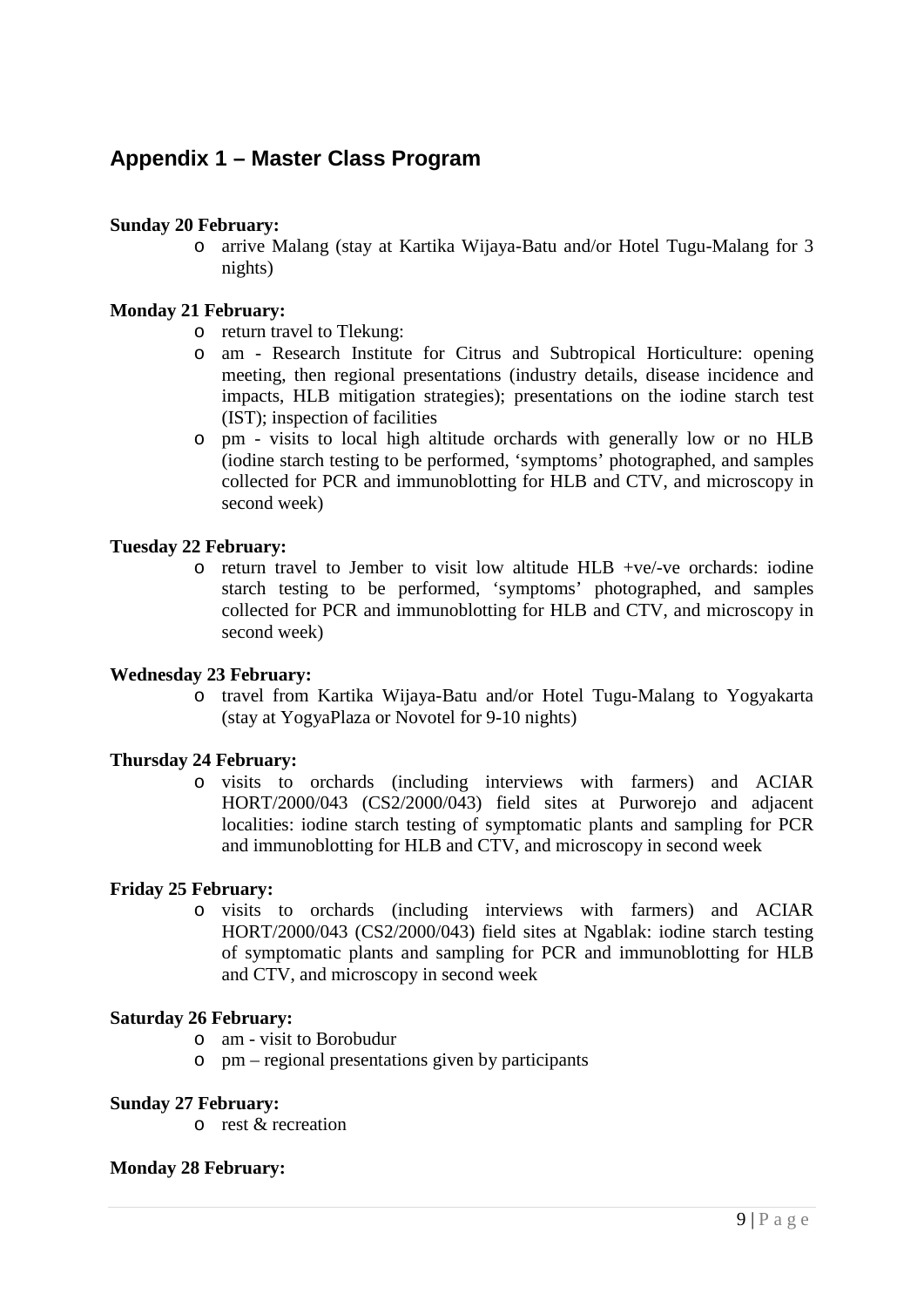- o am regional presentations of symptomatology (validation of host plant identities, compilation of photographs for publication) with Indonesian presentation to include symptoms exhibited in plants in the host-susceptibility experiment;
- o pm presentations on field light microscopy & stylet tracks, followed by practical with different hosts and a range of symptom expressions of HLB and other maladies.

#### **Tuesday 1 March:**

o am - regional presentations of symptomatology continued (validation of host plant identities, compilation of photographs for publication): PCR & Elisa to determine presence/absence of HLB and CTV in tissues evaluated previously with IST and microscopy.

#### **Wednesday 2 March:**

o am/pm - continuation of laboratory work on PCR, Elisa, microscopy, stylet tracks & powdery mildew

#### **Thursday 3 March:**

- o am/pm continuation of laboratory work on PCR, Elisa, microscopy, stylet tracks & powdery mildew
- o pm continuation of laboratory work and also preparation for Friday meeting

#### **Friday 4 March:**

- o am discussions on strategies, procedures and policy requirements for implementing viable, sustainable and effective mitigation practices for HLB and other pathogens in situations ranging from small to large farms in regions with low to high potential for disease ingress
- o pm discussions on mitigation strategies

#### **Saturday 5 March:**

o depart Yogyakarta for home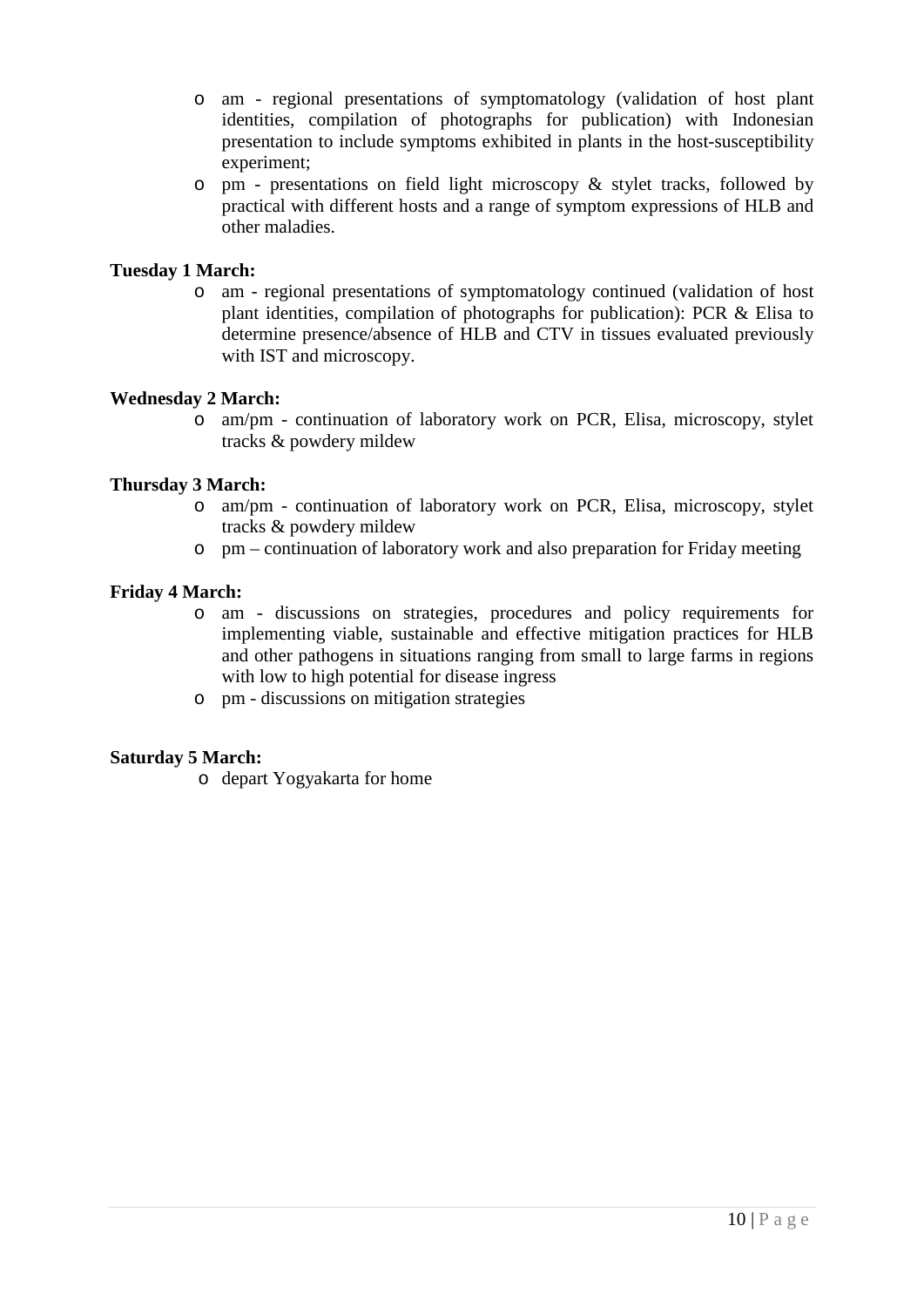## **Appendix 2 – Participant Details**

<span id="page-12-0"></span>

| <b>Name</b>           | Country       | Email                                                       | <b>Institution and Address</b>                                                                                                                                            |
|-----------------------|---------------|-------------------------------------------------------------|---------------------------------------------------------------------------------------------------------------------------------------------------------------------------|
| Alison Seyb           | Australia     | alison.seyb@industry.nsw.gov.au                             | New South Wales Industry & Investment, Elizabeth Macarthur Agricultural Institute, Private Bag<br>4008, Narellan NSW 2567                                                 |
| <b>Andrew Beattie</b> | Australia     | a.beattie@uws.edu.au                                        | Centre for Plants and the Environment, University of Western Sydney, Locked Bag 1797, Penrith<br>South DC, NSW 1797, Australia                                            |
| Elizabeth Kabanoff    | Australia     | e.kabanoff@uws.edu.au                                       | Centre for Plants and the Environment, University of Western Sydney, Locked Bag 1797, Penrith<br>South DC, NSW 1797, Australia                                            |
| Eric Craswell         | Australia     | eric.craswell@anu.edu.au;<br>eric.craswell@crawfordfund.org | The Crawford Fund, One Geils Court, Deakin ACT 2600, Australia                                                                                                            |
| Fiona Constable       | Australia     | Fiona.Constable@dpi.vic.gov.au                              | Centre for AgriBioScience, La Trobe University                                                                                                                            |
| <b>Grant Chambers</b> | Australia     | grant.chambers@industry.nsw.gov.au                          | New South Wales Industry & Investment, Elizabeth Macarthur Agricultural Institute, Private Bag<br>4008, Narellan NSW 2567                                                 |
| Ian Falk              | Australia     | Ian.Falk@cdu.edu.au                                         | Charles Darwin University: Prof Ian Falk, Jl Drupadi II, Perumahan 'The Jero' 1b, Seminyak,<br>Bali, Indonesia, 80361                                                     |
| Lynne Jones           | Australia     | Lynne.Jones@aqis.gov.au                                     | NAQS -Northern Australia Quarantine Strategy & AQIS -Australian Quarantine and Inspection<br>Service, PO Box 96, Cairns International Airport, Queensland 4870, Australia |
| Paul Holford          | Australia     | p.holford@uws.edu.au                                        | Centre for Plants and the Environment, University of Western Sydney, Locked Bag 1797, Penrith<br>South DC, NSW 1797, Australia                                            |
| Peter Crisp           | Australia     | Peter.Crisp@sa.gov.au                                       | South Australian Research and Development Institute, Waite Research Precinct, Plant Research<br>Centre, 2b Hartley Grove, Urrbrae SA 5064                                 |
| <b>Richard Davis</b>  | Australia     | richard.davis@aqis.gov.au                                   | NAQS -Northern Australia Quarantine Strategy & AQIS -Australian Quarantine and Inspection<br>Service, PO Box 96, Cairns International Airport, Queensland 4870, Australia |
| Sylvia Jelinek        | Australia     | sylvia.jelinek@industry.nsw.gov.au                          | New South Wales Industry & Investment, Elizabeth Macarthur Agricultural Institute, Private Bag<br>4008, Narellan NSW 2567                                                 |
| Namgay Om             | Bhutan        | om.namgay@gmail.com                                         | National Plant Protection Centre (NPPC) PO Box 670, Thimphu, Bhutan                                                                                                       |
| Silvio Lopes          | <b>Brazil</b> | slopes@fundecitrus.com.br                                   | Fundo de Defesa da Citricultura, Av. Adhemar Pereira de Barros, 201, 14807-040 Araraquara,<br>São Paulo, Brazil                                                           |
| Vung Setha            | Cambodia      | vung_setha2001@yahoo.com                                    | Royal University of Agriculture, PO Box 2696, Camkar Daung, Dankor District, Phanom Penh,<br>Cambodia                                                                     |
| Cen Yijing            | China         | cenyj@scau.edu.cn                                           | South China Agricultural University, Guangzhou, Guangdong 510640, People's Republic of<br>China.                                                                          |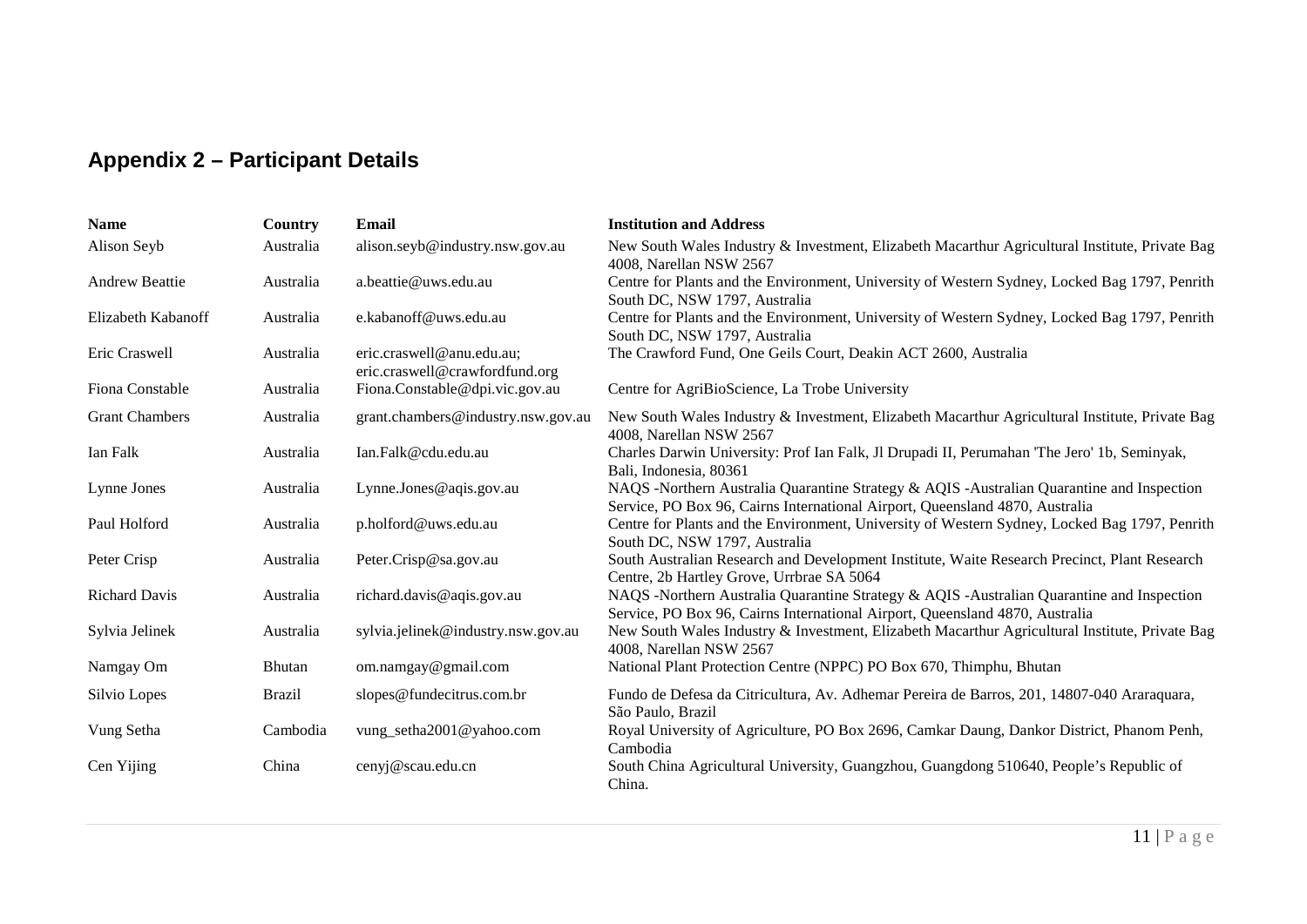| Deng Xiaoling                 | China       | xldeng@scau.edu.cn                               | South China Agricultural University, Guangzhou, Guangdong 510640, People's Republic of<br>China.                                                                        |
|-------------------------------|-------------|--------------------------------------------------|-------------------------------------------------------------------------------------------------------------------------------------------------------------------------|
| Tony Gunua                    | Fiji        | tonyg@spc.int                                    | Land Resources Division, Secretariat of the Pacific Community -SPC, Private Mail Bag, Suva,<br>Fiji Islands                                                             |
| Vani Akella                   | India       | vaniakella@gmail.com<br>vaniakella@yahoo.com     | Indian Institute of Horticultural Research, Bangalore                                                                                                                   |
| Andi Triyono                  | Indonesia   | andi_trisyono@yahoo.com                          | Faculty of Agriculture, Universitas Gadjah Mada, Bulak Sumur, Yogyakarta 55281, Indonesia                                                                               |
| I Wayan Mudita                | Indonesia   | iw.mudita@gmail.com                              | Centre for Research of the Environment & Natural. Resources, Nusa Cendana University<br>(UNDANA). Jl. Adisucipto, Penfui, Kupang 85001, Nusa Tenggara Timur, Indonesia  |
| Isnaini Nurwahyuni            | Indonesia   | isnaininurwahyuni@yahoo.co.id                    | Laboratorium Fisiologi Tumbuhan dan Kultur Jaringan, Departemen Biologi FMIPA Universitas<br>Sumatera Utara, Jl Bioteknologi no 1, Kampus USU Padang Bulan, Medan 20155 |
| Jogeneis Anes Patty           | Indonesia   | huwaepatty@yahoo.co.id                           | Plant Disease Laboratory, Pattimura University, Ambon, Maluku, Indonesia                                                                                                |
| Sedyo Hartono                 | Indonesia   | sedyoh@yahoo.com                                 | Laboratory of Plant Virology, Faculty of Agriculture, Universitas Gadjah Mada, Bulak Sumur,<br>Yogyakarta 55281, Indonesia                                              |
| Siti Subandiyah               | Indonesia   | ssubandiyah@yahoo.com                            | Faculty of Agriculture, Universitas Gadjah Mada, Bulak Sumur, Yogyakarta 55281, Indonesia                                                                               |
| Sri Widyaningsih              | Indonesia   | sri_wiwied@yahoo.com                             | Research Institute for Citrus and Subtropical Horticulture, Raya Tlekung Street No 1, Junrejo,<br>Batu City, Malang, Indonesia                                          |
| Supriyanto Nurham<br>Dulyasir | Indonesia   | hayuponti@yahoo.co.id                            | Laboratorium Penyakit Tumbuhan, Fakulats Pertanian, Universitas Tanjungpura, Pontianak,<br>Kalimantan Barat                                                             |
| Susamto Somowiyarjo           | Indonesia   | soesamto@faperta.ugm.ac.id                       | Faculty of Agriculture, Universitas Gadjah Mada, Bulak Sumur, Yogyakarta 55281, Indonesia                                                                               |
| Yunimar                       | Indonesia   | yunimar_lolit@yahoo.co.id                        | Research Institute for Citrus and Subtropical Horticulture, Raya Tlekung Street No 1, Junrejo,<br>Batu City, Malang, Indonesia                                          |
| Pinkham Vongphachanh          | Laos        | pinkham_@hotmail.com                             | Plant Protection Center , Department of Agriculture, MAF, PO BOX 811, Vientiane, Laos                                                                                   |
| Lily Eng                      | Malaysia    | lilyeng173@gmail.com;<br>lilye@sarawaknet.gov.my | Agricultural Research Centre, Semongok, PO Box 97, Kuching 93720, Sarawak, Malaysia                                                                                     |
| Low Ying-Chiang               | Malaysia    | lowyc@cabi.org                                   | CABI Southeast and East Asia, PO Box 210, 43400 UPM Serdang, Selango, Malaysia                                                                                          |
| Farman Ullah                  | Pakistan    | drfarman@yahoo.com                               | Department of Plant Protection, Khyber Pakhtunkhwa -Agri. University, Peshawar 25130,<br>Pakistan.                                                                      |
| Muhammad Shahid Iqbal         | Pakistan    | sha_pbg@yahoo.com                                | Department of Biosciences, COMSATS Insitute of Information Technology, Park Road, Chak<br>Shehzad, Islamabad, Pakistan                                                  |
| Shazia Mannan                 | Pakistan    | shz.mannan@googlemail.com                        | Department of Biosciences, COMSATS Insitute of Information Technology, COMSATS Road,<br>Sahiwal, Pakistan                                                               |
| Juliet Ochasan                | Philippines | jochasan@yahoo.com                               | Bureau of Plant Industry, Baguio National Crop Research and Development Center, Guisad,<br>Baguio City, Philipines                                                      |
| Angsana Akarapisan            | Thailand    | aangsana@chiangmai.ac.th                         | Department of Plant Pathology, Faculty of Agriculture, Chiang Mai University, Chiang Mai<br>50200, Thailand                                                             |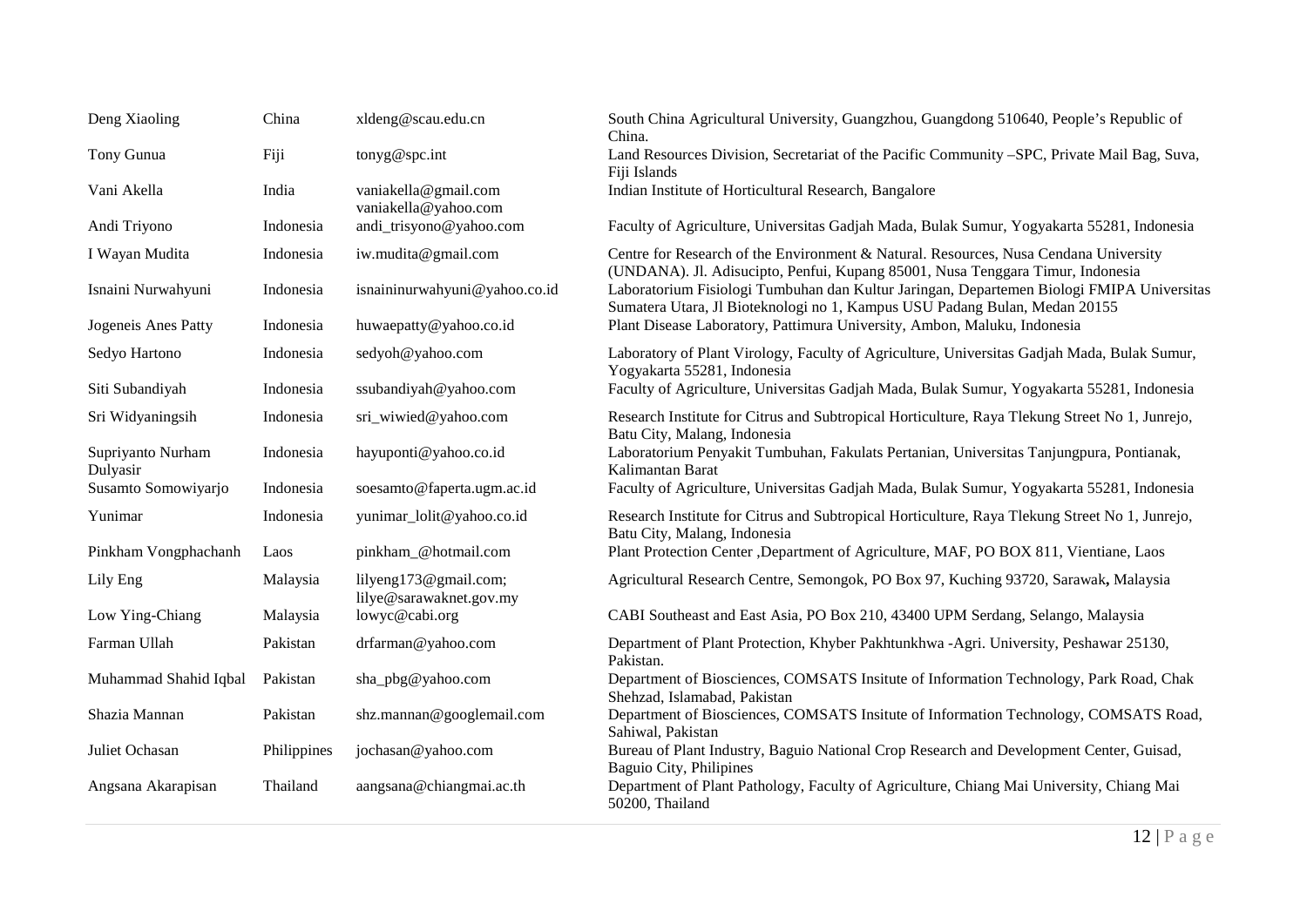| Ratana Sdoodee          | Thailand           | ratana.sd@psu.ac.th       | Faculty of Natural Resources, Prince of Songkla University, Hat-Yai, Thailand                                                               |
|-------------------------|--------------------|---------------------------|---------------------------------------------------------------------------------------------------------------------------------------------|
| Americo Alves Brito     | <b>Timor</b> Leste | bamerico@hotmail.com      | National Directorate of Agriculture and Horticulture, Ministry of Agriculture and Fisheries Timor<br>Leste                                  |
| Gil Rangel Da Cruz      | Timor Leste        | gilrangeld@yahoo.com      | National Directorate of Agriculture and Horticulture, Dili, Timor Leste                                                                     |
| Joanne Frances Slattery | Timor Leste        | jslattery@phau.com.au     | Plant Health Australia, Suite 5, 4 Phipps Close, Deakin ACT 2600, Australia                                                                 |
| Marcos Da Cruz          | <b>Timor Leste</b> |                           | Secretary of State for Agriculture and Arboriculture, Ministry Of Agriculture and Fisheries Timor<br>Leste                                  |
| Luseane Taufa           | Tonga              | luseane $04@$ vahoo.co.nz | Research and Extension Division, Ministry of Agriculture, Food, Forests and Fisheries, PO Box<br>14, Nuku'alofa, Tonga                      |
| <b>Susan Halbert</b>    | <b>USA</b>         | halbers@doacs.state.fl.us | Florida Department of Agriculture & Consumer Services, Division of Plant Industry, PO Box<br>147100, Gainesville, FL 32614-7100             |
| Nguyen Thanh Hiue       | Viet Nam           | hieusofri@yahoo.com       | Southern Horticulture, Fruit Research Institute, Ministry of Agriculture and Rural Development,<br>PO Box 203, My Tho, Tien Giang, Viet Nam |
| Nguyen Thi Bich Ngoc    | Viet Nam           | ngocnipp@yahoo.com        | Plant Protection Research Institute, Ministry of Agriculture and Rural Development, Chem-<br>Tuliem, Hanoi, Viet Nam                        |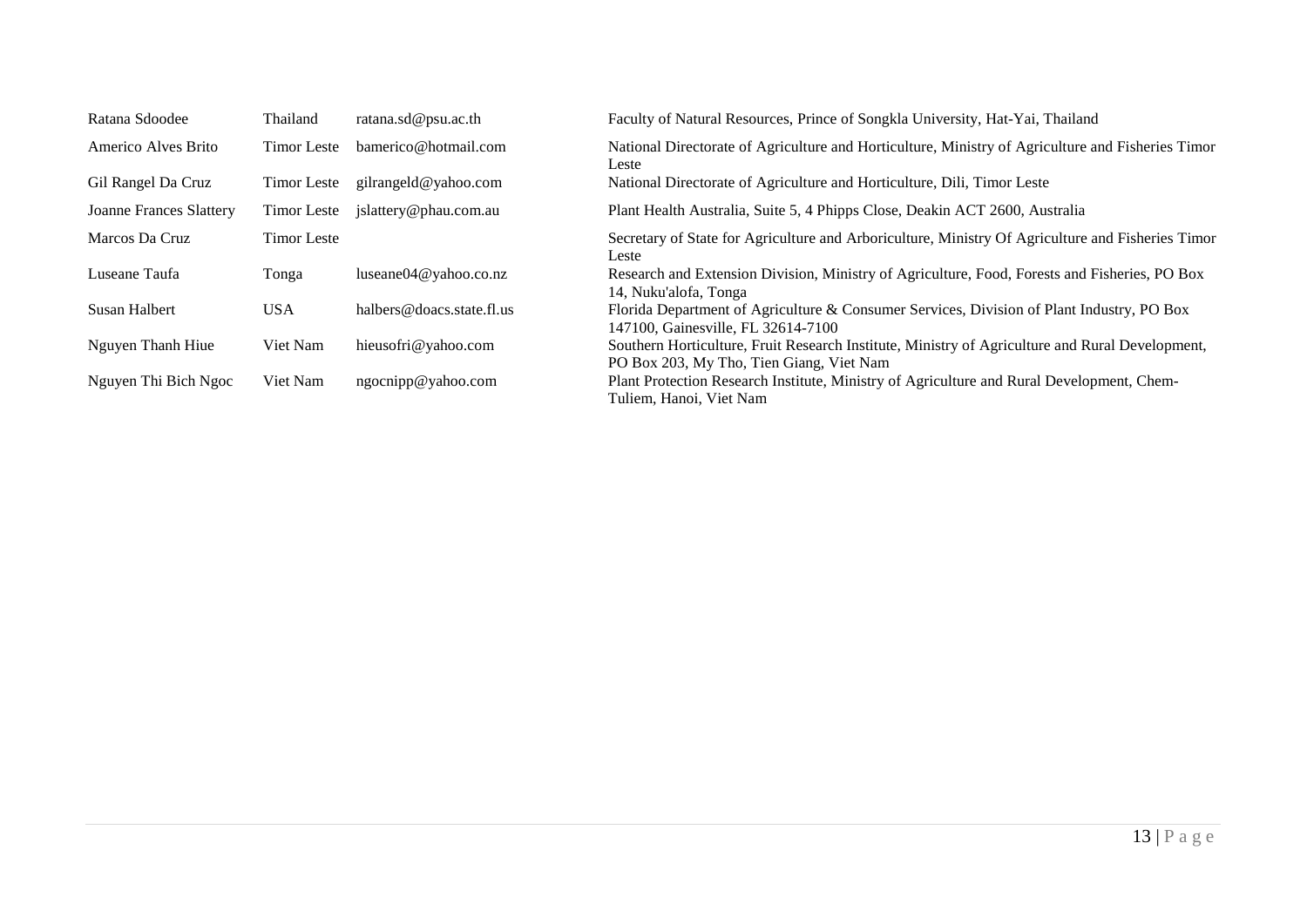## **Appendix 3 – Master Class Certificate**



THE CRAWFORD FUND For a Food Secure World



Australian Government **Australian Centre for** International Agricultural Research



Presented to

# **DENG XIAOLING**

<span id="page-15-0"></span>Master Class on surveillance, identification, and management of citrus disease - huanglongbing

EN Censusell

Eric T. Craswell **Crawford Fund** 

Indonesia 20 February - 5 March 2011 Prof. Ir. Triwibowo Yuwono, Ph.D Dean Faculty of Agriculture UGM

 $14$  | P a g e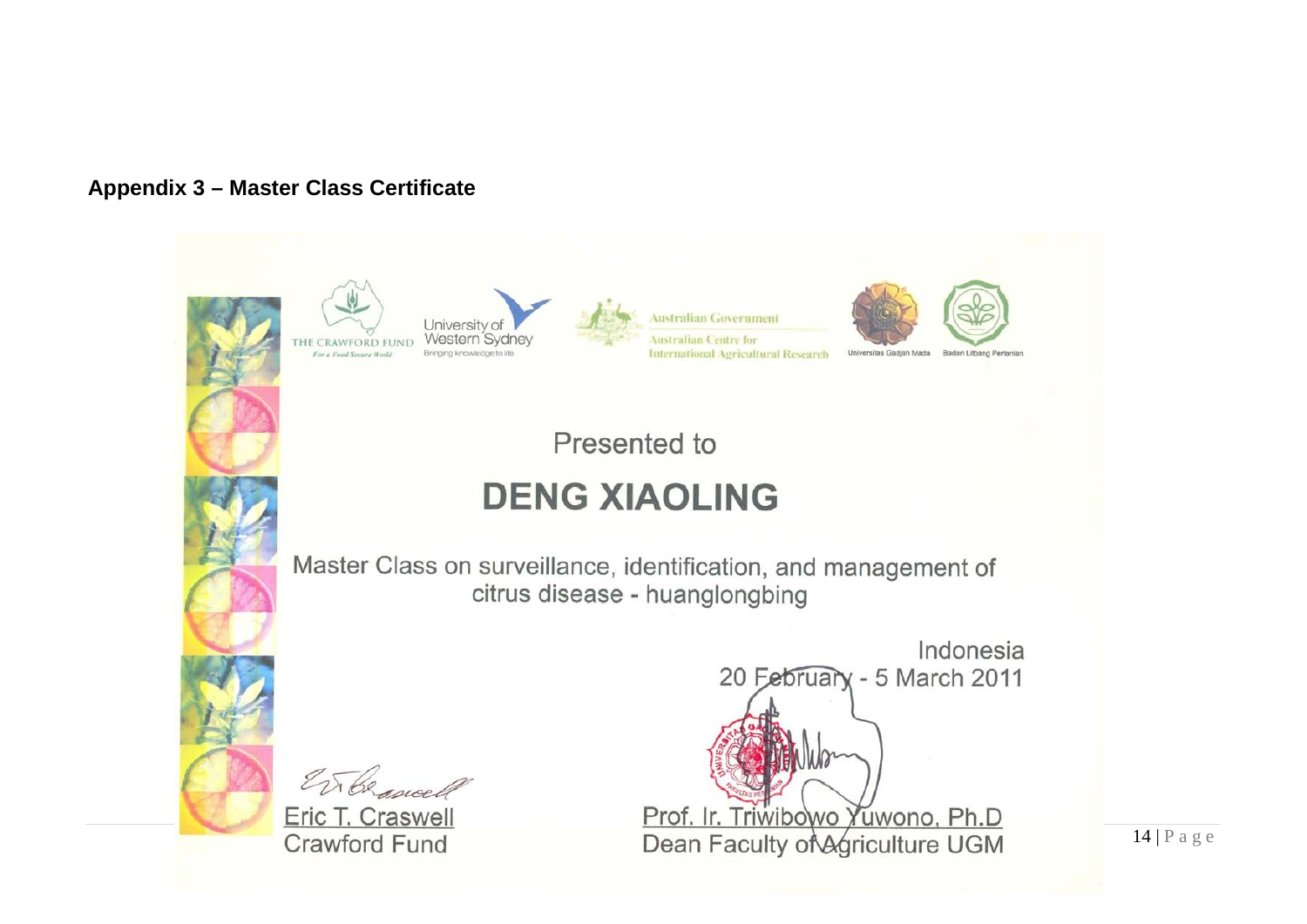## <span id="page-16-0"></span>**Appendix 4 – Public Awareness/Media in Australia**

The following lists the media coverage of the Crawford Fund Press release of  $3<sup>rd</sup>$  March (see below):

| <b>ABC Renmark, South Australia</b>                             |
|-----------------------------------------------------------------|
| http://www.abc.net.au/rural/regions/content/201103/3156543.htm? |
| <b>National Commercial Radio Rural News</b>                     |
| Tablelands Advertiser (Atherton)                                |
| ABC Mildura/Swan Hill, New South Wales                          |
| http://www.abc.net.au/rural/vic/milduraswanhill/                |
| <b>Weekly Times</b>                                             |
| 2AD (Armidale, New South Wales: news)                           |
| 2TM (Tamworth, New South Wales: news)                           |
| 2NZ (Inverell, New South Wales: breakfast)                      |
| The Land (national)                                             |
| Queensland Country Life                                         |
| Good Fruit and Vegetables (national)                            |
|                                                                 |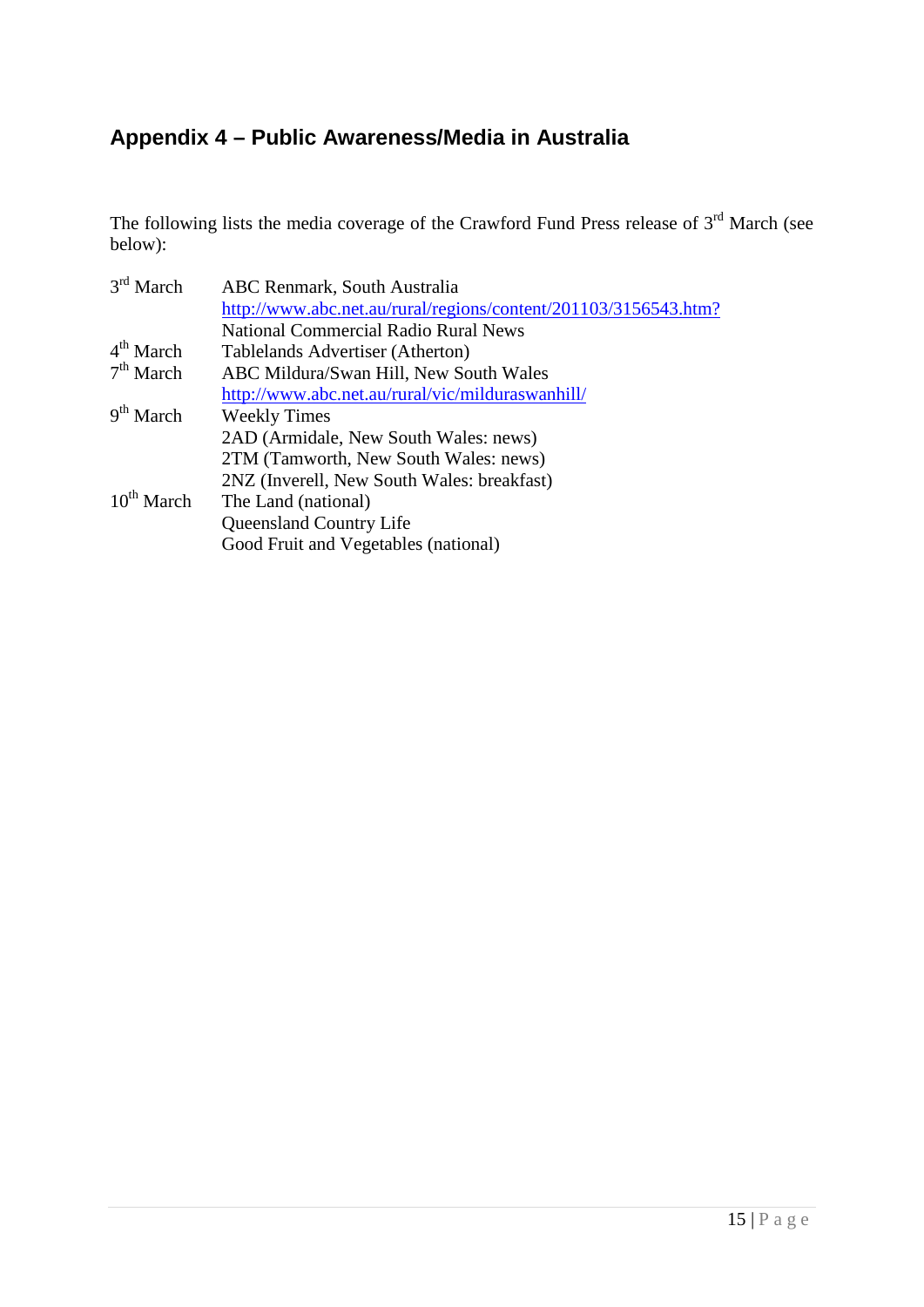

The Crawford Fund 1 Geils Court Deakin ACT 2601

www.crawfordfund.org Contact: Cathy Reade | 0413 575 934

## **MEDIA RELEASE**

#### **THREAT BY DEADLY CITRUS PEST BEING ADDRESSED**

Attention is being given to improve biosecurity skills in neighbouring countries which will help keep Australia's citrus industry safe from the worst disease of citrus.

A devastating but exotic sounding disease of citrus including oranges, grapefruits, lemons and limes, Huanglongbing or HLB is the focus of attention at a Master Class currently being held at Gadja Madah University in Yogjakarta in Indonesia. Attended by 44 plant protection scientists from 16 countries, including Australia, and led by scientists from the University of Western Sydney and Gadja Madah University, the class is designed to develop skills in the diagnosis and management of HLB.

"Huanglongbing has earned the reputation as the worst disease of citrus that is spread by an insect," said Dr Eric Craswell, Director of Master Classes at the Crawford Fund, which is sponsoring the training with the Australian Centre for International Agricultural Research.

He explained that a tiny psyllid, or jumping plant-lice, transmits the bacteria which multiply in the plant's sap, causing yellowing of the leaves and eventual death of the trees.

"The disease is currently rife in most South and Southeast Asian countries and southern China and also in Florida and Brazil," said Dr Craswell.

"Infected trees should be destroyed to prevent spread of the infection, but farmers do not always appreciate the threat caused by retaining diseased trees."

"Another problem is that infections in alternative host trees -ornamentals such as orange jasmine – accelerate the spread of HLB."

Concern about the entry of HLB into Australia, until now free of the disease, was expressed at a February meeting of the Rural Affairs and Transport References Committee of the Australian Senate. Evidence presented by representatives of Riverina Citrus pointed to the loss of 200,000 acres of citrus in Florida, where one legislator is aiming to reintroduce legislation to provide funding to fight HLB through tariff payments made on imported citrus fruit and juice, which would raise up to USD30 million per year over the next five years. Brazil admits to removing four million trees with another two million scheduled for removal.

"Concern was also expressed to the Senate hearing that not enough was being done to address the threat and, in particular, take measures to stop the psyllid from entering Australia," he said.

"While the primary focus of our Master Class is to help plant protection experts from developing countries in Asia and the Pacific to improve their skills in the diagnosis of HLB, we recognise the significant benefits to Australia from the Master Class. Firstly, the improvement of diagnosis and management skills in neighbouring countries will reduce the spread of the disease there and thus reduce the risk that the disease will spread to Australia. Secondly, by including six Australians as participants in the class, we can help improve Australia's capacity to identify the psyllid and the disease so that any introduction can be more quickly dealt with before it spreads through our important citrus industries," he said.

"There are numerous examples of international agricultural research and extension work providing such benefits to Australia's farming industries," he concluded.

#### **For further information, photos and to arrange interviews contact: Cathy Reade, Public**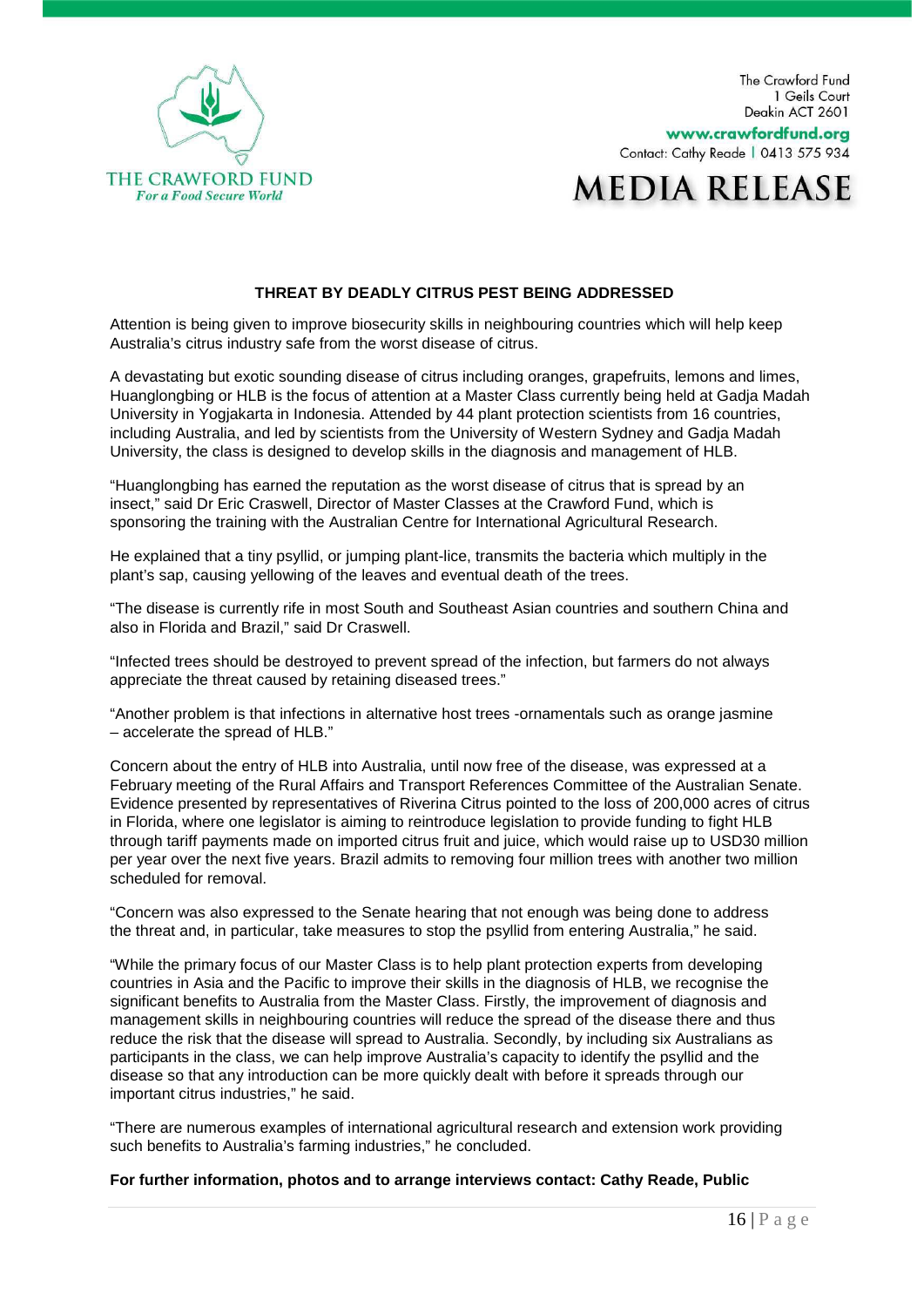**Awareness Coordinator, Crawford Fund 0413 575 934**